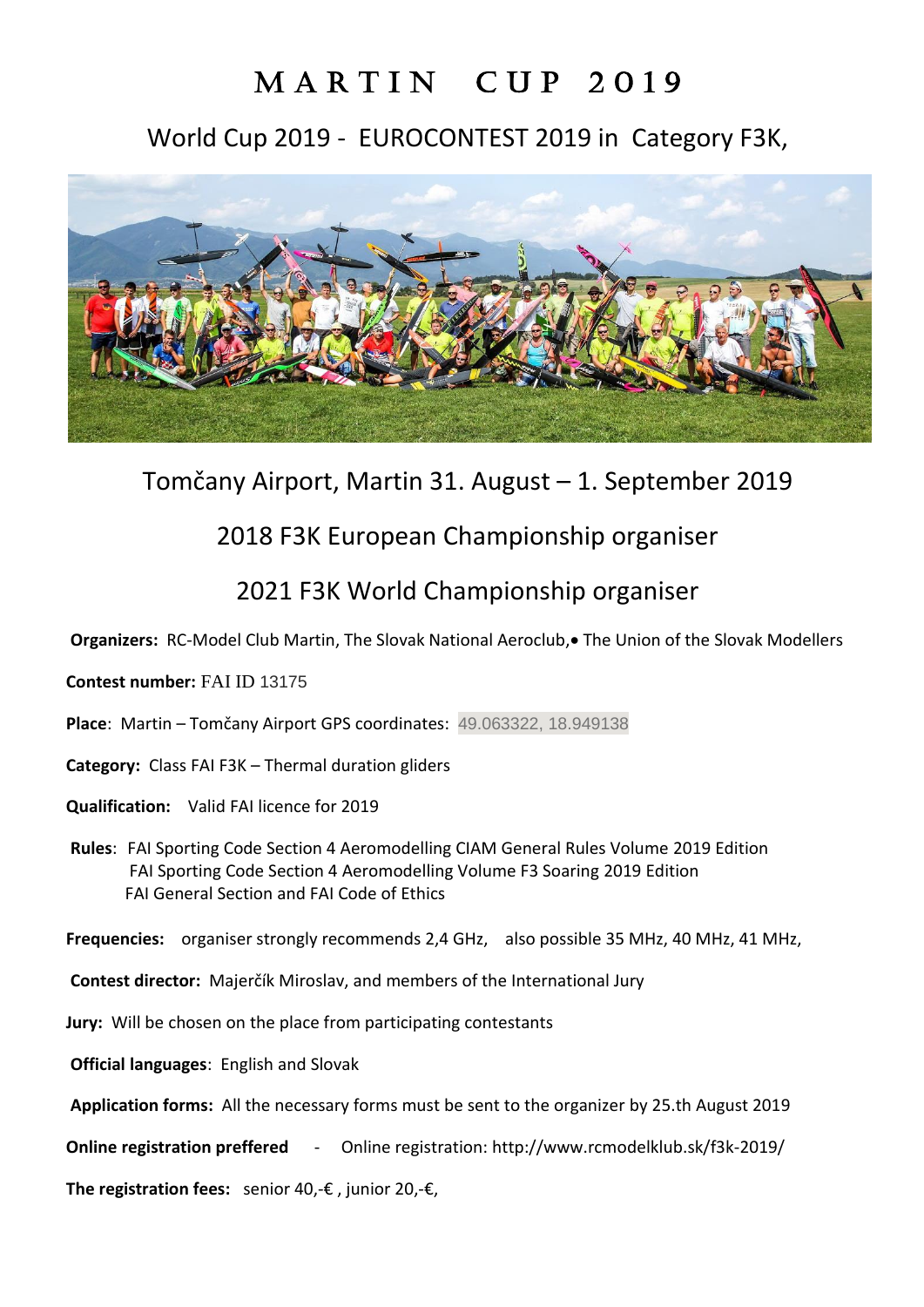Meals : 15 € (Saturday Lunch + Saturday dinner + Sunday Lunch) Meals are not included in entry fees. Please order meals separately.

Meals are availaible in the cafeteria area - almost in no walking distance to the flying site and camping place. Extra refreshmnet possible to obtain at the field cafeteria/snack-bar.

Restrooms and shower fee of airport :  $1,-\epsilon$  / person / day

**Accommodation:** options availaible 1. Camp - 7,- € / person / day

2. Mobile home  $-8, -\epsilon$  /person /day

3. Aiport room  $-12,$ -€/person/day - limited quantities

**Time schedule:** Friday 30.th August 2019, arrivals and from 05.00 p.m. – 09.00 p.m. registration

Saturday 31.th August 2019 06.00 a.m. – 08.00 a.m. registration

09.30 a.m. – 07.00 p.m. competition day 1

Sunday 1.th September 2019 09.00 a.m. – 03.00. p.m. competition day 2

**Protest**: Should be written in English or Slovak language and given to the director of the competition. 30€ deposit will be given back to the competitor if the protest is accepted.

**Trophies:** for first 3 contestants among seniors and first junior.

Additional trophy Eurocontest and World Cup.

**Additional information:** 1. Competitors themselves are responsible for all possible damages and accidents that may occur during the competition.

> 2. Only the frequency stated in the application form is valid. The frequencies can not be changed after 25th August.

**Contact address:** <http://www.rcmodelklub.sk/f3k-2019/>

mobile: +421 905 757 659, rcmmodelklub@gmail.com

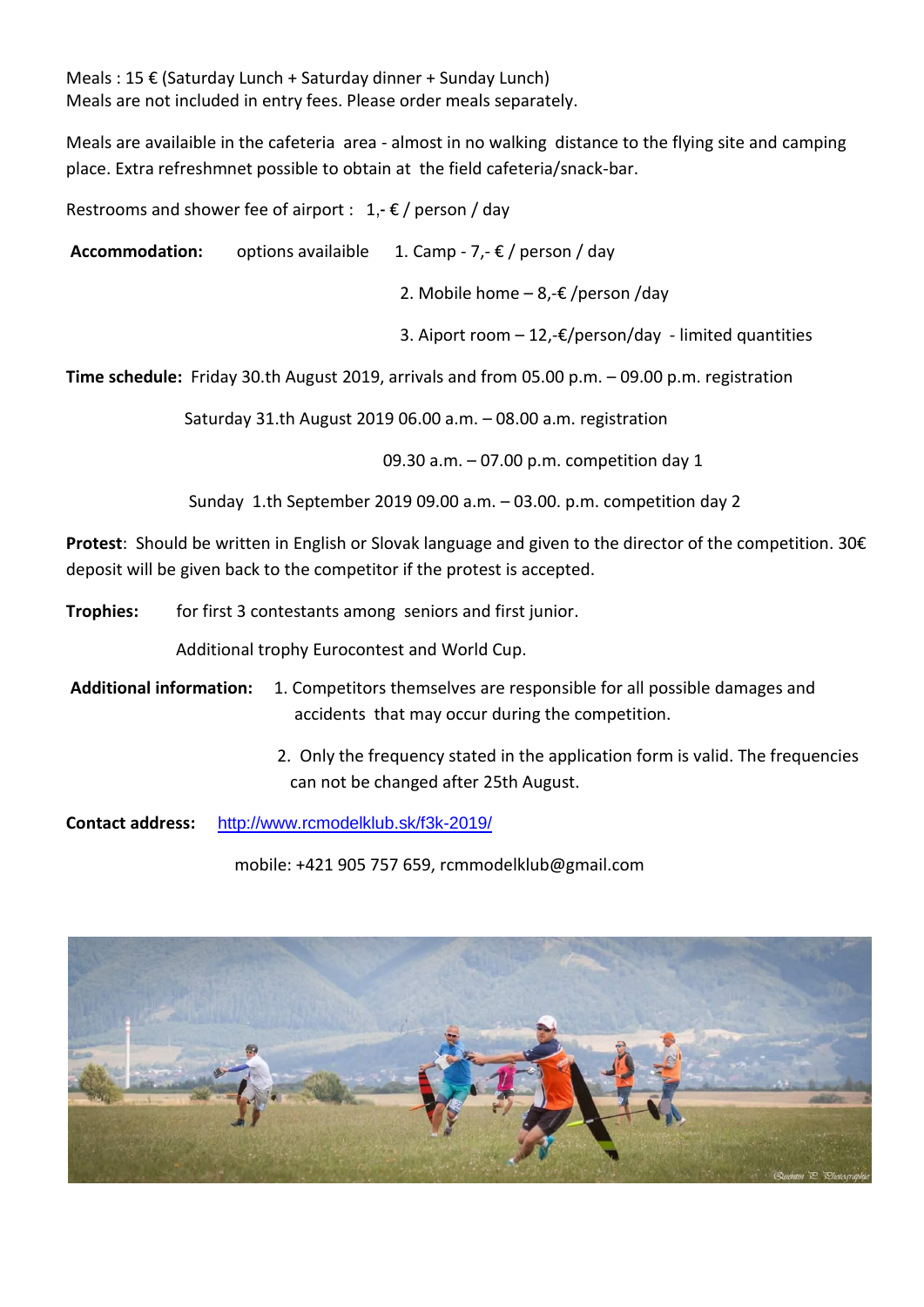

### **Introducing the region of Turiec:**

 Turiec – what a beautiful region! These are the words that foreign visitors use when they speak about this region often called a "Small Garden of Turiec". There are some meadows, cultivated fields, fresh air and very good drinking water to be found in Turiec. In addition to that there are also kind people living in this northern part of central Slovakia. The region's heart is formed by the plain of Turiec surrounded by a range of mountains, such as Veľká Fatra in the east, Kremnické vrchy in the south and Malá Fatra in the west. The average attitude level of the plain is 550m up to 700m in the south and 400m in the north. The plain's main stream is the Turiec river with its many tributaries. The river basin covers two thirds of the region's area. The region belongs to the mediumsized districts of Slovakia. It is a highly industrial district with advanced agriculture. The region often determined the tendencies of Slovak history. It has been settled since as early as neolit ( about 2200 B.C.) which is supported by excavations. In the 18 th century the region joined European tendencies of development. In 1861 a national meeting was held in Martin and a national program was set – Memorandum of the Slovak Nation. Afterwards for a half of century Martin was a center of the Slovak politics and culture. At present Turiec offers its wealth to the world – its charming nature, priceless historical monuments and a variety of cultural and social events. There are excellent conditions for long-term as well as short-term travel round the year including the main recreation activities: sightseeing, hiking, swimming, fishing, hunting, winter sports. A lot of ski tows and good snow conditions provide excellent conditions for downhill as well as for cross- country skiing. The travel industry is also supported by the sufficient accommodation facilities. There are 11 small-area territories, 3 castle ruins, 18 manor- houses, 35 churches, more than 190 historical and artistic monuments, 5 museums, 1 gallery, 1 theater and 6 commemorative buildings in this region .